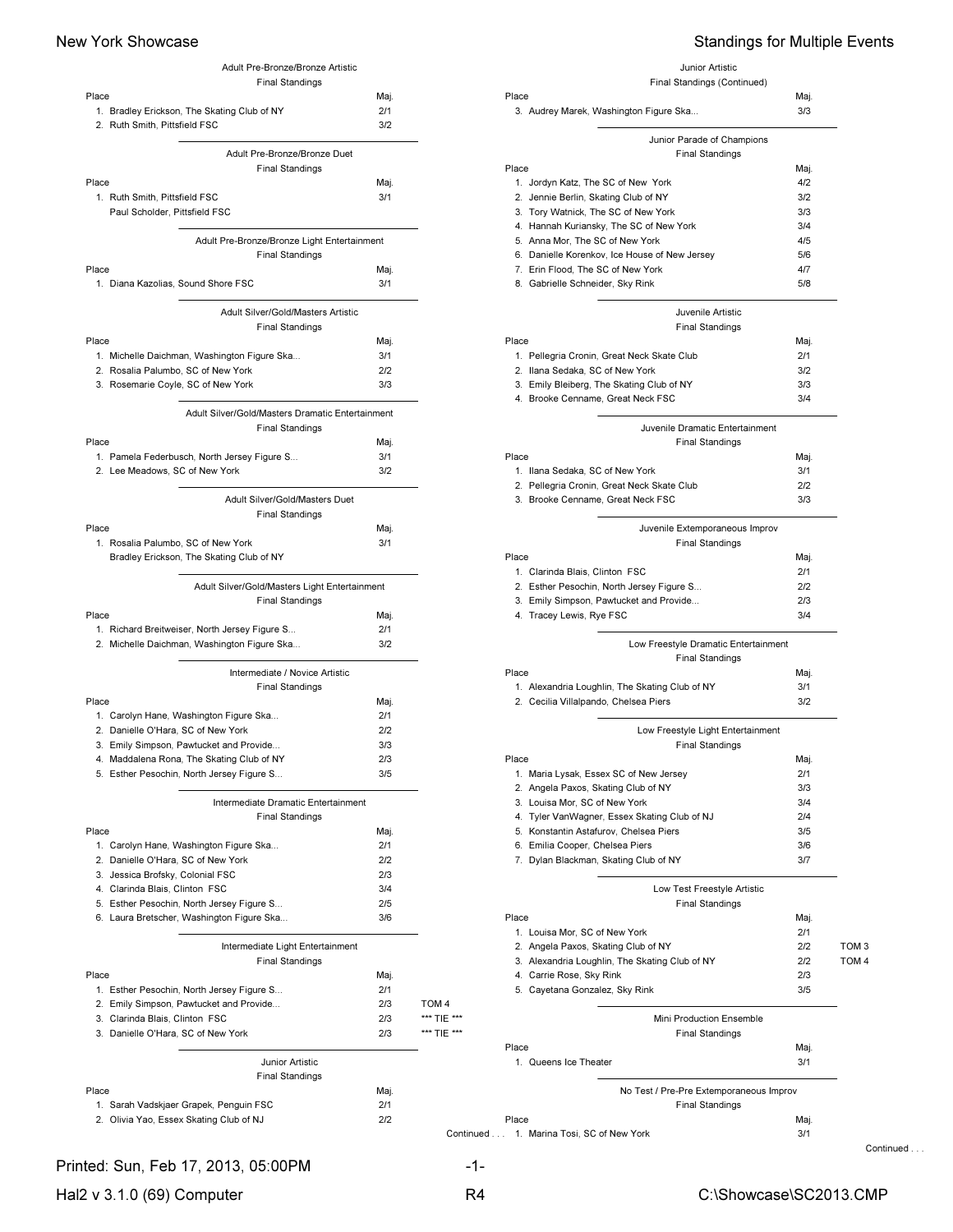|                                                                                   | No Test / Pre-Pre Extemporaneous Improv |             |
|-----------------------------------------------------------------------------------|-----------------------------------------|-------------|
|                                                                                   | Final Standings (Continued)             |             |
| Place                                                                             |                                         | Maj.        |
| 2. Angelina Roffo, chelsea piers                                                  |                                         | 3/2         |
| 3. Zoe Lahm, The Skating Club of NY                                               |                                         | 3/3         |
|                                                                                   | No Test Artistic                        |             |
|                                                                                   | <b>Final Standings</b>                  |             |
| Place                                                                             |                                         | Maj.        |
| 1. Amanda Jaffe, Essex SC of New Jersey                                           |                                         | 3/1         |
| 2. Zoe Lahm, The Skating Club of NY                                               |                                         | 2/2         |
| 3. Rae Han, The Skating Club of NY                                                |                                         | 2/3         |
| 4. David Sanyour, SC of New York                                                  |                                         | 3/4         |
|                                                                                   |                                         |             |
|                                                                                   | No Test Duet A                          |             |
|                                                                                   | <b>Final Standings</b>                  |             |
| Place                                                                             |                                         | Maj.        |
| 1. Carrie Rose, Sky Rink<br>Max Rose, Sky Rink                                    |                                         | 3/1         |
|                                                                                   |                                         |             |
|                                                                                   | No Test Duet B                          |             |
|                                                                                   | <b>Final Standings</b>                  |             |
| Place                                                                             |                                         | Maj.        |
| 1. Rachael Mishkind, Essex Skating Club of NJ                                     |                                         | 3/1         |
| Andi Bloom, Essex Skating Club of NJ                                              |                                         |             |
|                                                                                   |                                         |             |
|                                                                                   | No Test Light Entertainment             |             |
| Place                                                                             | <b>Final Standings</b>                  |             |
| 1. Gabrielle Schneider, Sky Rink                                                  |                                         | Maj.<br>2/1 |
| 2. Angelina Roffo, chelsea piers                                                  |                                         | 3/2         |
| 3. Harper Andrews, Chelsea Piers                                                  |                                         | 3/3         |
|                                                                                   |                                         |             |
|                                                                                   | Novice Duet                             |             |
|                                                                                   | <b>Final Standings</b>                  |             |
| Place                                                                             |                                         | Maj.        |
| 1. Annika Dahlgren, Hollydell FSC                                                 |                                         | 3/1         |
| Sarah Vadskjaer Grapek, Penguin FSC                                               |                                         |             |
|                                                                                   |                                         |             |
|                                                                                   |                                         |             |
|                                                                                   | Novice/Junior Dramatic Entertainment    |             |
|                                                                                   | <b>Final Standings</b>                  |             |
| Place                                                                             |                                         | Maj.<br>3/1 |
| 1. Sarah Vadskjaer Grapek, Penguin FSC<br>2. Audrey Marek, Washington Figure Ska  |                                         | 3/2         |
|                                                                                   |                                         |             |
|                                                                                   | Novice/Junior Extemporaneous Improv     |             |
|                                                                                   | <b>Final Standings</b>                  |             |
| Place                                                                             |                                         | Maj.        |
| 1. Audrey Marek, Washington Figure Ska                                            |                                         | 3/1         |
| 2. Sarah Vadskjaer Grapek, Penguin FSC                                            |                                         | 3/2         |
| 3. Olivia Yao, Essex Skating Club of NJ                                           |                                         | 3/3         |
|                                                                                   | Novice/Junior Light Entertainment       |             |
|                                                                                   | <b>Final Standings</b>                  |             |
| Place                                                                             |                                         | Maj.        |
| 1. Sarah Vadskjaer Grapek, Penguin FSC                                            |                                         | 2/1         |
| 2. Audrey Marek, Washington Figure Ska                                            |                                         | 3/2         |
|                                                                                   |                                         |             |
|                                                                                   | Parade of Champions                     |             |
|                                                                                   | <b>Final Standings</b>                  |             |
| Place                                                                             |                                         | Maj.        |
| 1. Sarah Vadskjaer Grapek, Penguin FSC                                            |                                         | 4/1         |
| 2. Carolyn Hane, Washington FSC                                                   |                                         | 3/2<br>3/3  |
| 3. Ilana Sedaka, SC of New York                                                   |                                         | 3/4         |
| 4. Dakota Rogers-Myers, The SC of New York<br>5. Michele Daichman, Washington FSC |                                         | 3/5         |
| 6. Pellegria Cronin, Great Neck FSC                                               |                                         | 5/6         |
|                                                                                   |                                         |             |
|                                                                                   | Pre-Juvenile Artistic                   |             |
|                                                                                   | <b>Final Standings</b>                  |             |
| Place                                                                             |                                         | Maj.        |
| 1. Jordyn Katz, SC of New York<br>2. Victoria Souza, Pawtucket & Providenc        |                                         | 2/1<br>3/2  |

## New York Showcase **Standings for Multiple Events**

| Pre-Juvenile Dramatic Entertainment<br>Standings during the Showcase<br>Place<br>1. Tracey Lewis, Rye FSC | Maj.<br>3/1 | Not skated |
|-----------------------------------------------------------------------------------------------------------|-------------|------------|
| Pre-Juvenile/Juvenile Light Entertainment                                                                 |             |            |
| <b>Final Standings</b>                                                                                    |             |            |
| Place                                                                                                     | Maj.        |            |
| 1. Dakota Rogers-Myers, The Skating Club of NY                                                            | 2/1         |            |
| 2. Alida Monaco, SC of New York                                                                           | 212         |            |
| 3. Brooke Cenname, Great Neck FSC                                                                         | 3/3         |            |
| Pre-Juvenile-Intermediate Duet                                                                            |             |            |
| <b>Final Standings</b>                                                                                    |             |            |
| Place                                                                                                     | Maj.        |            |
| 1. Victoria Souza, Pawtucket & Providenc                                                                  | 3/1         |            |
| Emily Simpson, Pawtucket and Provide                                                                      |             |            |
| Prelilminary Artistic Group A                                                                             |             |            |
| Standings during the Showcase                                                                             |             |            |
| Place                                                                                                     | Maj.        |            |
| 1. Danielle Korenkov, Ice House of New Jers                                                               | 3/1         |            |
| 2. Anna Mor, SC of New York                                                                               | 3/2         |            |
| 3. Jennie Berlin, Skating Club of NY                                                                      | 3/3         |            |

4. Francesca Cilluffo, Great Neck FSC 3/4 5. Kaeleigh Romero, Great Neck Skate Club 3/5

Not skated

### Prelilminary Artistic Group B Final Standings

| Place                                     | Mai. |
|-------------------------------------------|------|
| 1. Tory Watnick, SC of New York           | 3/1  |
| 2. Virginia Mason, The Skating Club of NY | 212  |
| 3. Shirin Soleimany, Great Neck FSC       | 2/3  |
| 4. Margot Kleinman, Sky Rink              | 2/4  |
| 5. Caroleen Teboul, Rye FSC               | 3/5  |
|                                           |      |

## Preliminary Dramatic Entertainment

| <b>Final Standings</b>                       |      |
|----------------------------------------------|------|
| Place                                        | Mai. |
| 1. Jennie Berlin, Skating Club of NY         | 2/1  |
| 2. Danielle Korenkov, Ice House of New Jers  | 212  |
| 3. Kaeleigh Romero, Great Neck Skate Club    | 3/3  |
| 4. Charlotte O'Reagan, Washington Figure Ska | 3/4  |
| 5. Alexa Newhouse, brewster ice arena        | 3/5  |
| 6. Peri Finkelman, Skating Club of NY        | 3/6  |
|                                              |      |

## Preliminary Extemporaneous Improv

| <b>Final Standings</b>                      |      |
|---------------------------------------------|------|
| Place                                       | Maj. |
| 1. Claire Macedonia, Dutchess FSC           | 2/1  |
| 2. Tory Watnick, SC of New York             | 2/2  |
| 3. Francesca Cilluffo, Great Neck FSC       | 3/3  |
| 4. Danielle Korenkov, Ice House of New Jers | 2/3  |
| 5. Margot Kleinman, Sky Rink                | 2/4  |
| 6. Peri Finkelman, Skating Club of NY       | 3/6  |
|                                             |      |

### Preliminary Group A Light Entertainment

| <b>Final Standings</b>                      |      |
|---------------------------------------------|------|
| Place                                       | Mai. |
| 1. Danielle Korenkov, Ice House of New Jers | 2/1  |
| 2. Francesca Cilluffo, Great Neck FSC       | 212  |
| 3. Kaeleigh Romero, Great Neck Skate Club   | 3/3  |
| 4. Claire Macedonia, Dutchess FSC           | 3/4  |
|                                             |      |

Preliminary Group B Light Entertainment

Standings during the Showcase

| Place                                        | Mai. |
|----------------------------------------------|------|
| 1. Anna Mor, SC of New York                  | 2/1  |
| 2. Peri Finkelman, Skating Club of NY        | 212  |
| 3. Charlotte O'Reagan, Washington Figure Ska | 3/3  |
| 4. Salise Marin, Sky Rink                    | 3/4  |
|                                              |      |

Not skated